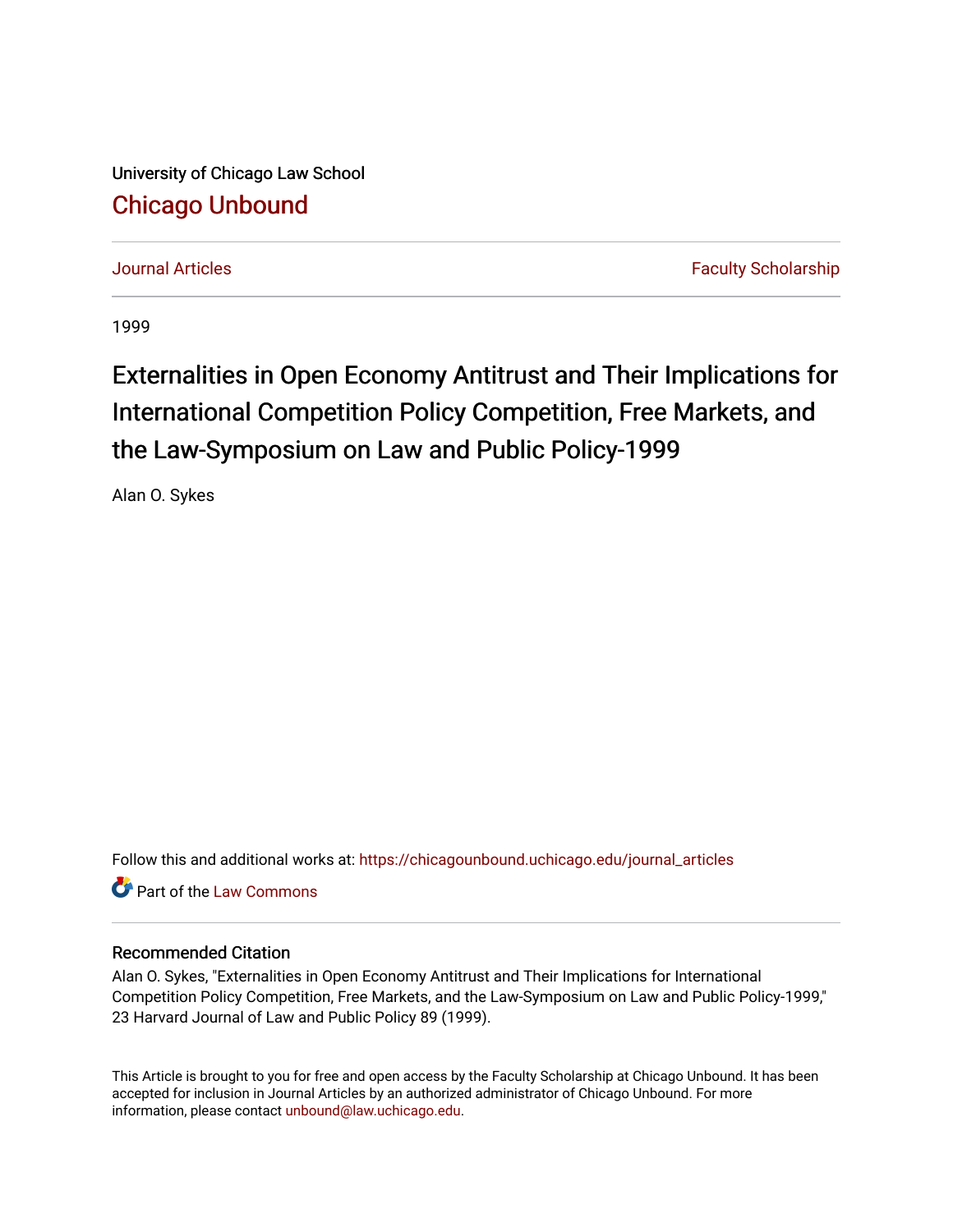# EXTERNALITIES **IN OPEN ECONOMY** ANTITRUST AND THEIR IMPLICATIONS FOR INTERNATIONAL COMPETITION POLICY

#### ALAN **0.** SYKES\*

Competition policy has become the subject of increasing international attention, and members of the World Trade Organization ("WTO") continue to wrangle over whether to launch formal negotiations on competition policy under WTO auspices. In this paper, I address the wisdom of such negotiations and offer some preliminary thoughts about possible approaches to an international agreement.

The theoretical case for international cooperation is a powerful one and rests on the existence of substantial external effects from national antitrust policies in an open economy-an economy with international trade. It is difficult to imagine a mechanism short of international cooperation that could adequately address these important externalities, but it is also clear that international consensus on "optimal" antitrust policy is lacking in many particulars. Accordingly, I argue for a modest initial agreement aimed at encouraging all nations to formulate policy with reference to global rather than national welfare concerns where the two conflict. The legal principles most pertinent to that task would include non-discrimination, transparency, and due process requirements.

### I. NATIONAL ANTITRUST PoLIcY WITH INTERNATIONAL TRADE

Every basic microeconomics course teaches the evils of monopoly, using a diagram such as Figure I. The standard exposition runs as follows.

**<sup>\*</sup>** Frank & Bernice **J.** Greenberg Professor of Law, University of Chicago. This essay is a revised version of oral remarks presented at the Federalist Society Eighteenth Annual Student Symposium at The University of Chicago Law School on April 9-10,1999.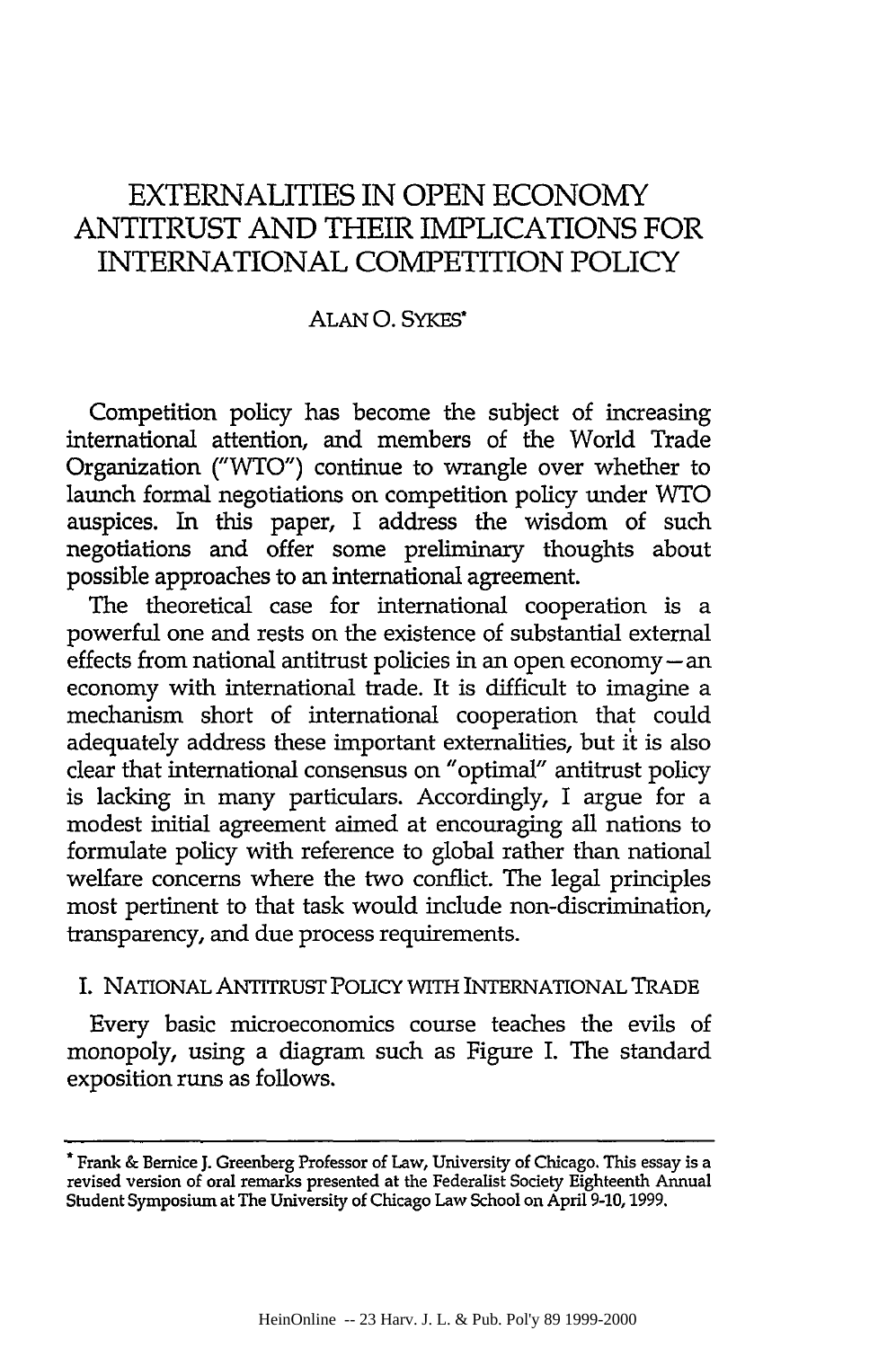Under conditions of competition, an industry will produce to the point where the marginal cost curve (MC) intersects the demand curve (D), for that is the point at which price just covers the marginal cost of an additional unit of output. The quantity produced is q' at price **p',** and "consumer surplus" is measured by the area dcp'. With single-price monopoly,<sup>1</sup> by contrast, the monopolist appreciates that all customers will enjoy any reduction in price. Its "marginal revenue" from an additional sale is thus less than the price received for that particular sale because of the price reduction that other buyers will enjoy. The monopolist will maximize profits by expanding to the point where marginal revenue just equals the cost of the marginal sales-to the point where MR intersects MC. At that level of output, q", the market clearing price is **p".** Consumer surplus is now dap", monopoly profit is p"abp', and total surplus in the market is the sum of those two areas.

#### FIGURE **1**



**<sup>1.</sup>** Alternatively, the monopolist may have the capacity to price discriminate among customers. With perfect price discrimination, price and output will be the same as under competition. With imperfect price discrimination, monopoly will still reduce output and raise price, though rather differently than described in the text.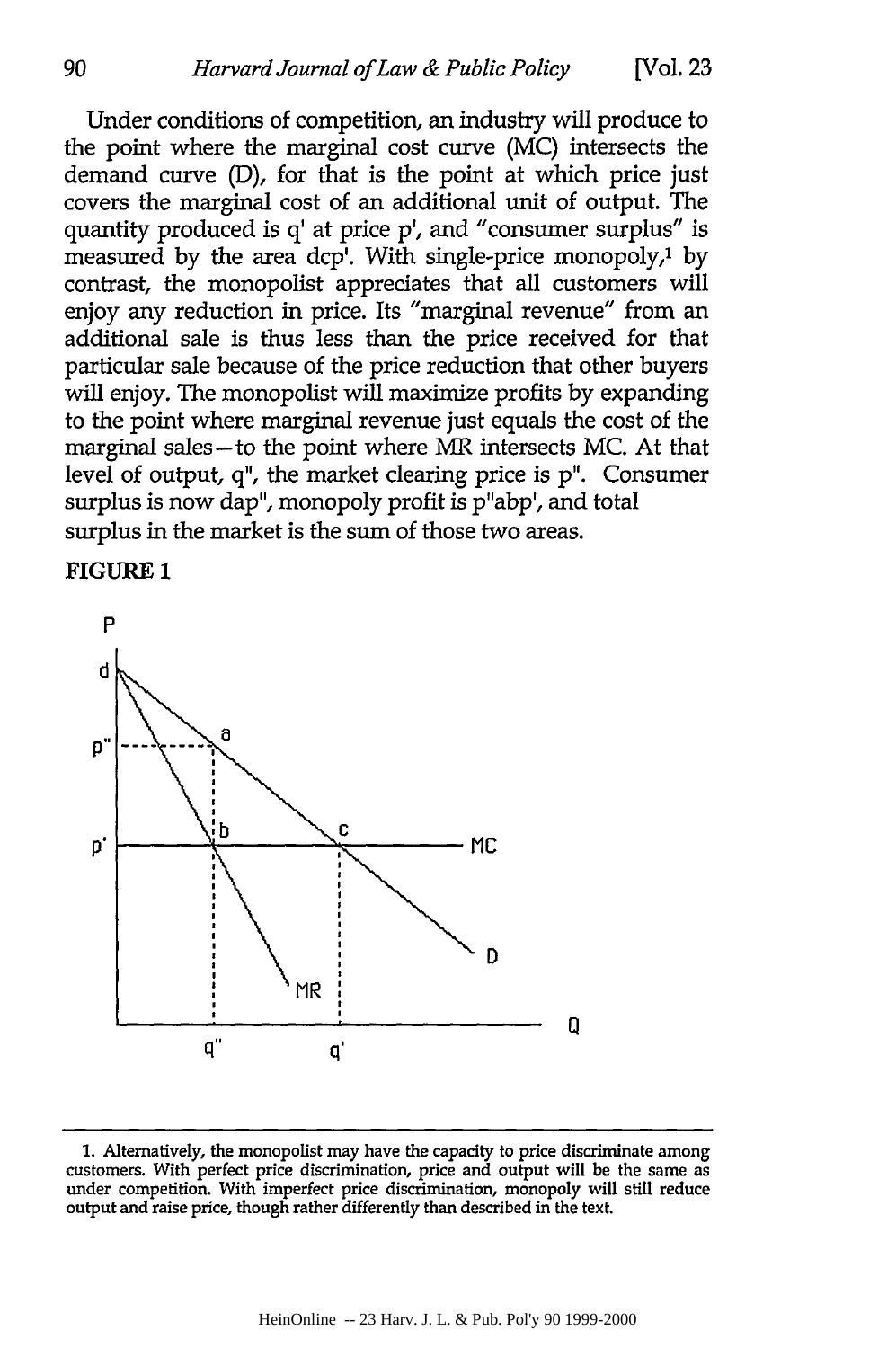The loss of social welfare relative to competition is then given by the "deadweight loss triangle" abc. This area represents a loss of consumer surplus to individuals priced out of the market by the monopolist. The further loss of consumer surplus, p"abp', is not a social loss but is a "transfer" to the monopolist who captures this amount as profit. If the monopolist expends resources in pursuit of the monopoly, however, it may dissipate some of its profit and the social welfare loss will be greater than just area abc. In any event, monopoly is demonstrably inferior to competition in this framework from the standpoint of economic efficiency, and it is on this basis that economists have long condemned it.

A moment's reflection will establish that this analysis of how monopoly affects social welfare rests on the implicit assumption that the welfare of the monopolist and the consumers in the market "counts" equally, so that a dollar transfer from consumers to the monopolist is a wash in the welfare calculus. Put differently, the analysis presupposes that "social welfare" is captured by the conventional measure of economic efficiency and does not depend on distribution.

This implicit assumption is open to challenge. Scholars have debated for years whether American antitrust policy should pursue economic efficiency single-mindedly or should instead pursue other goals that in some way take account of distribution.2 And a lively debate exists regarding the intentions of Congress in enacting antitrust legislation.<sup>3</sup>

For the most part, however, the parties to this debate consider only antitrust policy in a *closed economy,* by which I mean an economy in which all consumers and producers are domestic citizens. Under such circumstances, one can plausibly argue that the surplus of all citizens counts equally and that aggregate efficiency should guide antitrust policy without regard to distribution-especially if superior policy

<sup>2.</sup> For excerpts from this debate, see chapter one of MILTON HANDLER ET AL., TRADE **REGULATION** (4th ed. 1997). The classic argument for an efficiency benchmark in antitrust is that of ROBERT BORK, THE ANTITRUST PARADOX: A PoLcY **AT** WAR **WITH** ITSELF (2d ed. 1993). I offer a brief survey of the legislative history of American antitrust in Alan Sykes, *Antidumping and Antitrust: What Problems Does Each Address?,* **1998** BROOKINGS TRADE F. **1.**

*<sup>3.</sup> See supra* sources cited note 2.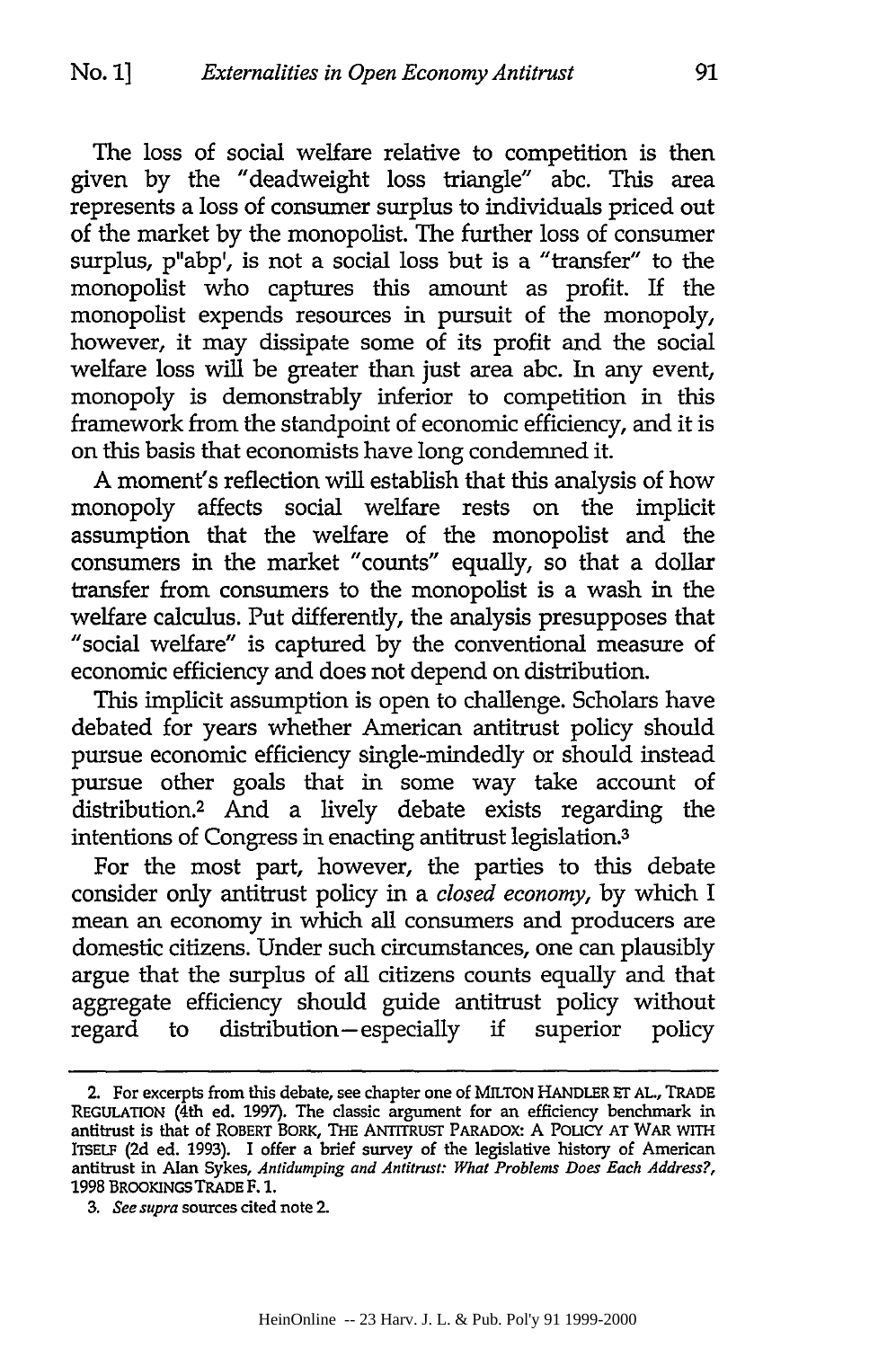instruments exist to address distributional concerns.

But let us instead consider an *open economy,* in which goods and services may be traded internationally and producers and consumers may be of different nationalities. Does the efficiency argument against monopoly still hold? The answer is, "it depends," and it will turn on whose welfare "counts" in the formulation of policy. If "global welfare" is the proper criterion for implementing policy, then the analysis does not change at all, for the net gains and losses globally are as described in the discussion of Figure I. But if nations look to the welfare of their own citizens primarily or exclusively-the "national welfare" criterion-their view of monopoly may change dramatically.

For example, suppose that producers are foreign and that consumers are domestic. Then, the national welfare loss from monopoly is not simply the deadweight loss triangle abc-plus any dissipation of monopoly profit by the monopolist in securing the monopoly-but rather the full area p"acp'. From the national perspective, monopoly is far more harmful when the monopolist is a foreigner (as the United States discovered during the heyday of OPEC). Alternatively, suppose that the monopolist is domestic and the consumers are foreign. Then, from the national perspective, the increase in profit to the monopolist is a national gain, and the harm to consumers is of no concern.<sup>4</sup>

I will skirt the normative question of whose welfare "ought" to count in the formulation of national policy and simply observe that, from a positive perspective, it is exceptionally unlikely that the welfare of foreign citizens will be weighted equally with the welfare of domestic citizens in the domestic political process. Foreign citizens do not vote in domestic elections, they cannot be taxed, they generally do not donate money to foreign politicians, and so on. Consequently, it will certainly be the rare case in which their interests are taken into account by domestic policymakers to the same degree as the

<sup>4.</sup> To be sure, the world may be more subtle-shareholders in the monopolist may be of many nationalities, for example, so the physical location of the monopolist's production facilities is not determinative of whose citizens earn the monopoly profit. Moreover, the monopolist may sell to consumers both domestically and abroad. Such observations, however, merely complicate matters without changing the basic point that, from the national welfare perspective, the welfare effects of monopoly may differ dramatically between the closed economy case and the open economy case.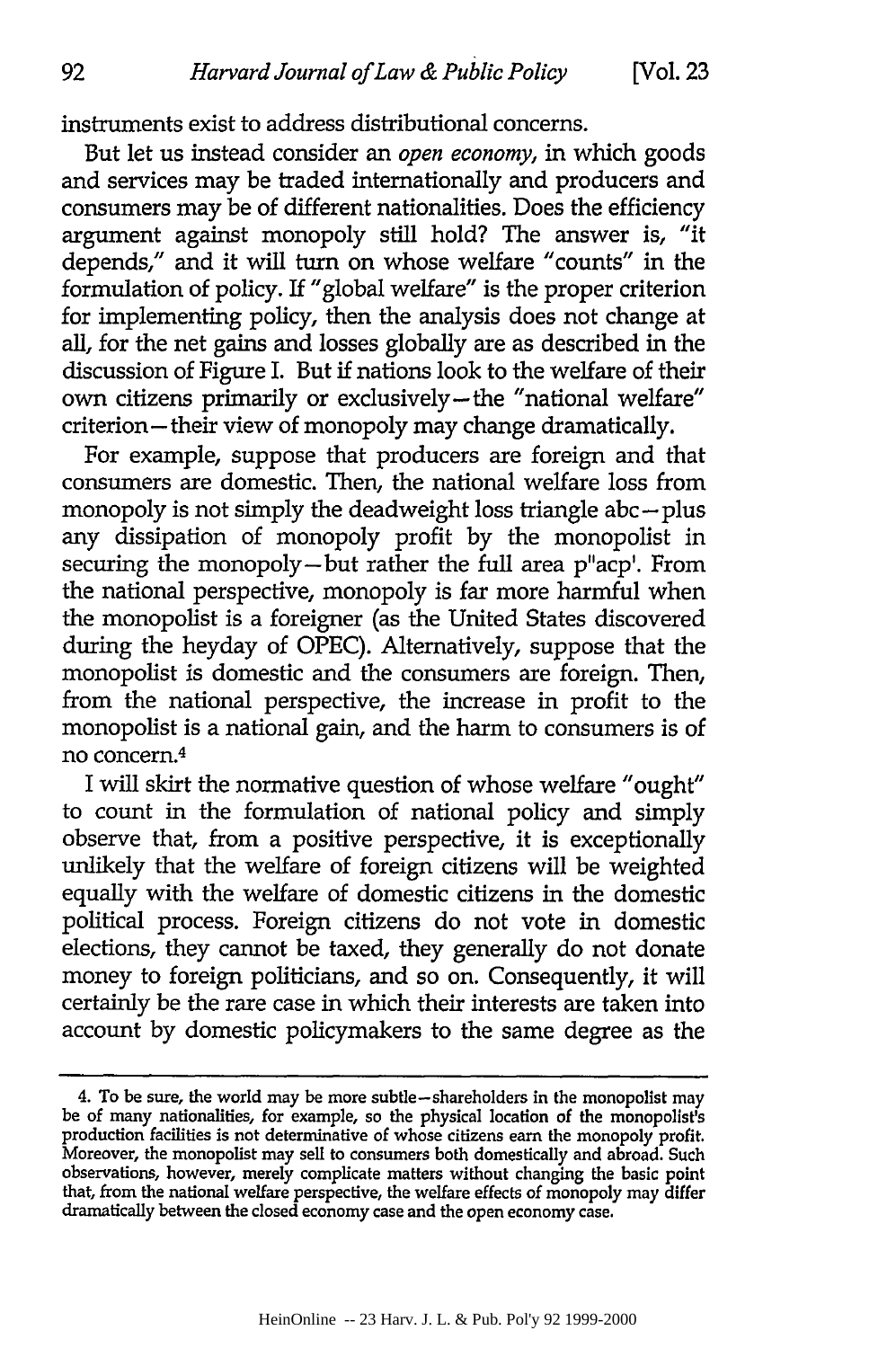interests of domestic constituents. This claim is not mere theoretical speculation, as we see innumerable manifestations of it in practice. Indeed, examples can be found in the antitrust statutes themselves. For instance, the Webb-Pomerene Act creates an exemption from the Sherman Act for cartels that operate exclusively in export markets.5

The implications of these observations are dear: not only **will** national antitrust policies have significant external effects in an open economy, but there is little reason to believe that national policymakers, acting on their own, will give much systematic weight to those external consequences in deciding how to behave. Accordingly, national governments acting on their own may tend to make decisions that promote the national interest-or at least the interests of their well-organized domestic constituents - at the expense of the global interest.

I have already offered the Webb-Pomerene Act's exemption for export cartels as an illustration of this problem, but it is important to recognize that it may surface in a variety of other, and typically less transparent, policy decisions. For example, a horizontal merger between two domestic companies that export extensively might reduce global welfare because of its tendency to produce higher prices, yet it may appear attractive to the government because the injured consumers are largely foreign. Similarly, **if** the same horizontal merger were efficient from a global perspective of economies made possible **by** the merger, foreign jurisdictions might nonetheless object to it because their consumers bear any rise in prices and do not realize any of the profits from cost savings in the merged company. One can develop numerous other illustrations. <sup>6</sup>

*<sup>5.</sup> See* **15 U.S.C. §§ 61-65** (1994).

*<sup>6.</sup> See, e.g.,* Janusz **A.** Ordover **&** Alan **0.** Sykes, *The Antitrust Guidelines for International Operations: An Economic Critique,* **1988 FORDHAM CORP. L. INST. 4-1.**

I wish to be dear that I am not claiming that national antitrust policy decisions are *in fact* made systematically on the basis of careful national welfare calculations. Many antitrust policies rest on no discernible welfare criterion, and indeed Janusz Ordover and I have argued that the **U.S.** Antitrust Guidelines for International Operations in particular cannot be understood with reference to either a global or a national welfare criterion. *See id.* Likewise, the tendency of the Antitrust Division of the **U.S.** Department of Justice to initiate cases against major exporters like IBM and Microsoft suggests that leniency toward national champions with the capacity to earn monopoly profits abroad is **by** no means systematic. Yet, there are enough examples of selfinterested national policies and decisions (such as the Webb-Pomerene Act, Federal Trade Commission approval of the Boeing/McDonnell-Douglas merger, and the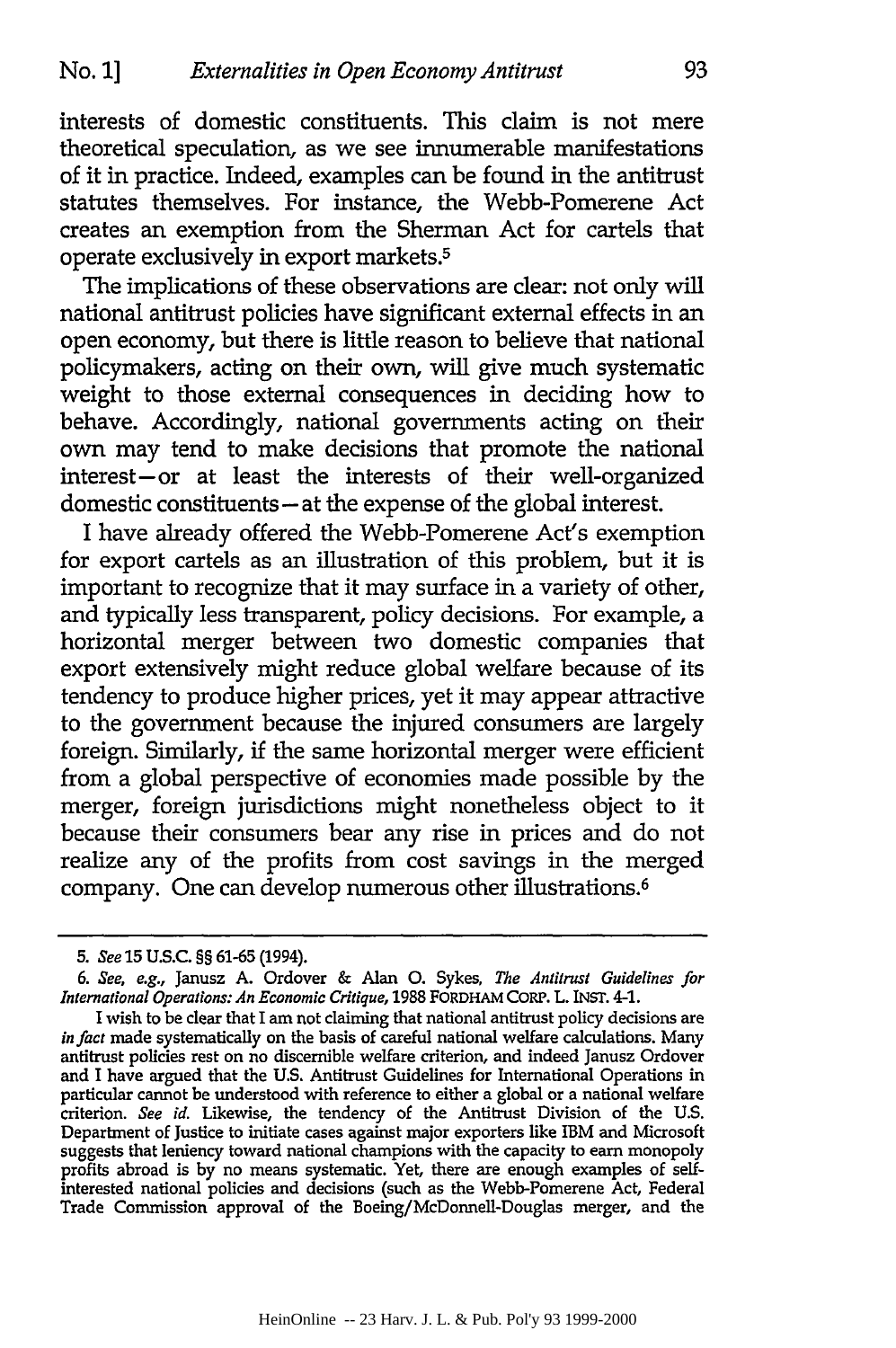The potential benefits of international cooperation in the face of this problem are obvious, and indeed one can conceptualize the situation as a classic Prisoner's Dilemma. Nations acting on their own will tend to pursue the national interest at the expense of the global interest, but **if** they could cooperate and credibly promise not to behave in that fashion, all nations would benefit on average. Thus, we can make out a case, at least in theory, for an international agreement committing its signatories in some fashion to pursue global welfare rather than national welfare.

#### II. WHAT LEGAL OBLIGATIONS ARE APPROPRIATE?

The task of structuring a useful international competition policy agreement is not a trivial one. I do not imagine for an instant that a treaty of the form "we promise to use global welfare as a touchstone for policy" would accomplish much or would be politically attractive to national officials. Rather, the task is to fashion an agreement that would promote that general objective, yet stand on much more precise and concrete obligations.

I cannot in this short piece hope to elaborate all the details and options for such an agreement,7 but I will suggest a few particulars. A central principle should be the "national treatment principle," which is simply a rule of nondiscrimination. Here, it would require that nations not discriminate in their competition policy rules or enforcement actions according to the nationality of producers or consumers affected by them.

This principle has a number of immediate corollaries. For example, the Webb-Pomerene exemption for export cartels expressly discriminates in favor of cartels that burden foreign consumers only and could not survive under the national treatment principle. Likewise, a merger review policy that was more lenient toward mergers of firms that export a great deal would violate the national treatment obligation. A national

European Community challenge to it) to suggest that national policymakers do give more weight to domestic interests than to foreign interests, and indeed it would be surprising were it otherwise.

**<sup>7.</sup>** There is a large amount of literature on these issues. *See, e.g.,* Eleanor Fox, *Competition Policy and the Millennium Round,* 2 **J. INT'L ECON.** L. (forthcoming Dec. **1999).**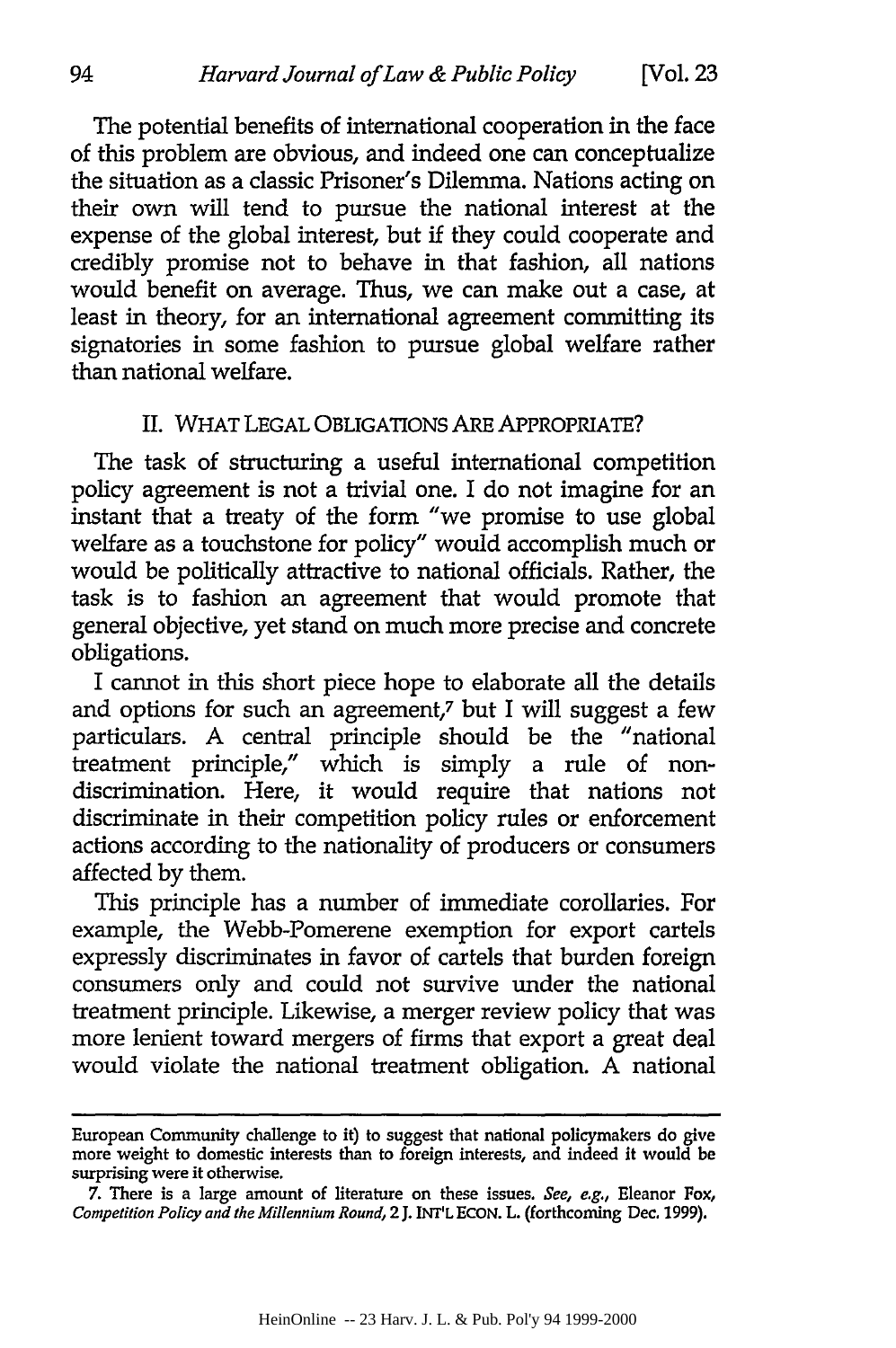treatment obligation would also require nations to grant private rights of action to foreign nationals injured by anticompetitive conduct within the jurisdiction just as it does to domestic nationals.

A substantive commitment to national treatment is worthless unless deviations from that commitment can be detected. Accordingly, a useful agreement must embody certain "transparency" requirements, such as a requirement for the publication of decisions accompanied by a statement of reasons and a requirement that decisions be based on information in a public record. Such requirements make it harder for nations to violate their obligations without somehow signaling their wrongdoing. Related "due process" requirements, such as a requirement that all interested parties be given notice of proceedings and an opportunity to be heard, are useful to ensure that competition policy authorities and courts take account of the effects of their decisions on foreign nationals.

Finally, a dispute resolution system is required to afford some avenue for nations to enforce their rights under the agreement. One can readily imagine such a system modeled on that of the WTO, where international bodies of experts can review national decisions for compliance with WTO obligations.

Indeed, the WTO is probably the logical umbrella entity for the agreement, in part because of a fairly well-functioning dispute resolution system that is already in place. Further, by locating the agreement within the WTO, an opportunity for side payments arises that may sway nations otherwise reluctant to sign the agreement. Some nations may be hesitant to make commitments on competition policy because they may benefit on balance from opportunities to pursue national interests at the expense of global interests. Such nations can be "bribed" within the WTO by giving them concessions on market access issues involving trade in goods and services.

The framework outlined here, to be sure, will not resolve all issues, and some must no doubt remain unresolved for the time being. For example, there is no global consensus on the proper antitrust treatment of vertical restraints or on tight criteria for the treatment of horizontal mergers. Substantive differences in policy on these and other subjects will persist, and are, of